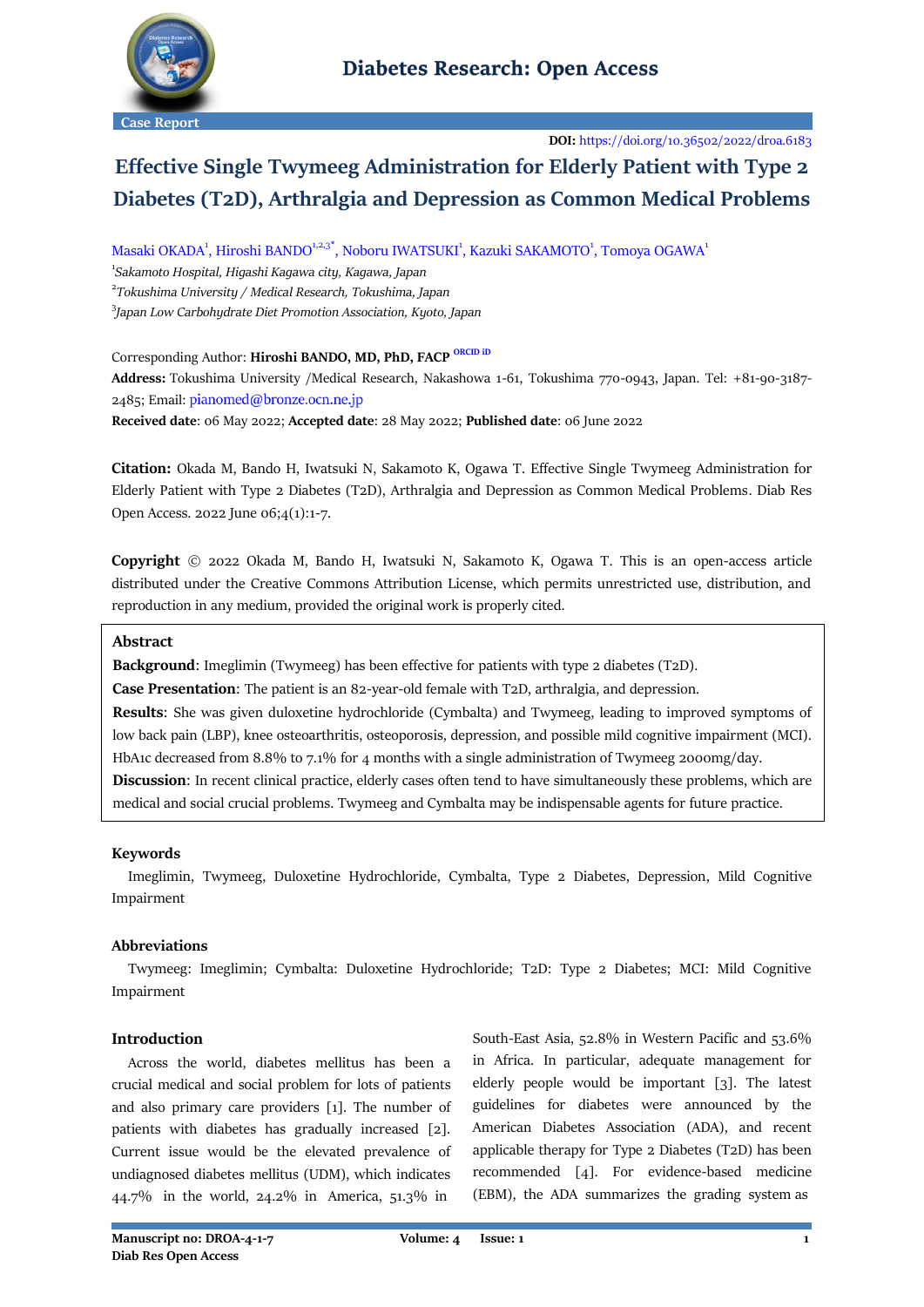# **Case Report**

four levels, where A: clear evidence, B: supportive evidence from well-conducted, C: supportive evidence from poorly controlled, and E: expert consensus or clinical experience [1].

 Recent topic would be the novel oral hypoglycemic agent (OHA) which has beneficial effects on glucose variability [5]. In diabetic practice, the first-line agent for T2D has been for long metformin. It revealed a rather desirable metabolism for the drug delivery system (DDS) in the light of pharmacokinetics. For a molecule similar to metformin, a novel OHA imeglimin was developed as a tetrahydrotriazine-containing agent [6]. The characteristic point shows a triazine ring for cyclic small molecules [7]. Its mechanism has the dual action of decreasing insulin resistance for peripheral organs and increasing insulin secretion from the beta-cell [8]. Imeglimin has been introduced to clinical practice under the brand name Twymeeg [9]. Authors et al. have reported some cases with satisfactory efficacy in T2D patients [10,11].

 Authors and collaborators in our team have continued diabetic practice and research for a long [12]. For the research area, continuous glucose monitoring (CGM), low carbohydrate diet (LCD), meal tolerance test (MTT), and others have been included [13]. Antidiabetic agents were also reported, such as glucagon-like peptide 1 receptor agonist (GLP-1RA) and sodium-glucose transporter 2 inhibitor (SGLT2i) [14,15]. Furthermore, recent reports for imeglumin have been found concerning clinical efficacy [10,11,16]. We have recently experienced an elderly female who showed a satisfactory response to imeglimin. Her clinical progress and related perspectives will be described in the current article.

### **Case Presentation**

### *Medical History and Physicals*:

 The patient for this case report is an 82-year-old female. In her history, she had some pain in the lower back and bilateral knees for 10 years. She had no medically noteworthy illness for the internal medicine department.

 For her current medical history, she slipped and fell at the front door of her home when she was waiting for the bus for day service care. She got stuck in her butt and could not move at all. She was found by the staff of the care facility picking her up at her home and was transferred to the emergency room in the hospital by ambulance. She was found to have a compression fracture of the  $1<sup>st</sup>$  lumbar spine, mild paresis of both lower limbs, knee osteoarthritis, and osteoporosis, associated with mild lower limb weakness. At that time, the HbA1c value was 5.7%, and apparent diabetes was not observed. Since then, her QOL and ADL of daily life have gradually declined with lower activity.

 In June 2020, she visited the neurosurgery (NS) department. She was diagnosed with a probable slight depressive state and possible mild cognitive impairment (MCI). Due to her psychological instability, administration of prochlorperazine 5 mg/day was started. In April 2021, she complained of low back pain, hip pain and knee pain, and then duloxetine hydrochloride 20 mg/day seemed to be adequate for controlling the pains. This treatment could reduce her joint pain with clinically actual effect. In Nov 2021, blood glucose levels increased to 301 mg/dL with HbA1c 8.7%. She was diagnosed with apparent T2D, and received detailed evaluations of biochemistry tests.

### *Laboratory Examinations*:

 The biochemical results in Nov 2021 were as follows. They are AST 30 U/L, ALT 39 U/L,  $\gamma$ -GT 23 U/L, ALP 141 U/L (38-113), T-Bil 0.4 mg/dL, D-Bil 0.1 mg/dL, TP 6.5 g/dL, Alb 3.8 g/dL, CPK 75 U/L (45- 176), BUN 15 mg/dL, Cr 0.7 mg/dL, UA 3.5 mg/dL, Na 138 mEq/L, K 4.5 mEq/L, Cl 103 mEq/L, RBC 4.82 x 10 6 /μL, Hb 14.7 g/dL, Ht 45.5%, MCV 94 fL (80-98), MCH 30.5 pg (27-33), MCHC 32.3 g/dL (31-36), WBC 7700 /μL, Plt 24.2 x  $10^4$  /μL. Chest X-P showed negative findings for heart and lung, and ECG showed ordinary sinus rhythm with no ST-T changes.

#### *Clinical Course*:

 The HbA1c value in Nov 2020 was elevated to 8.7%. Then, she decided to take imeglimin (Twymeeg) 1000 mg twice a day, which is one of the recently introduced oral hypoglycemic agents (OHAs) (**Fig-1**). HbA1c values decreased to 7.1% for 4 months. The dose of Twymeeg was stable and continued for 2000mg per day. The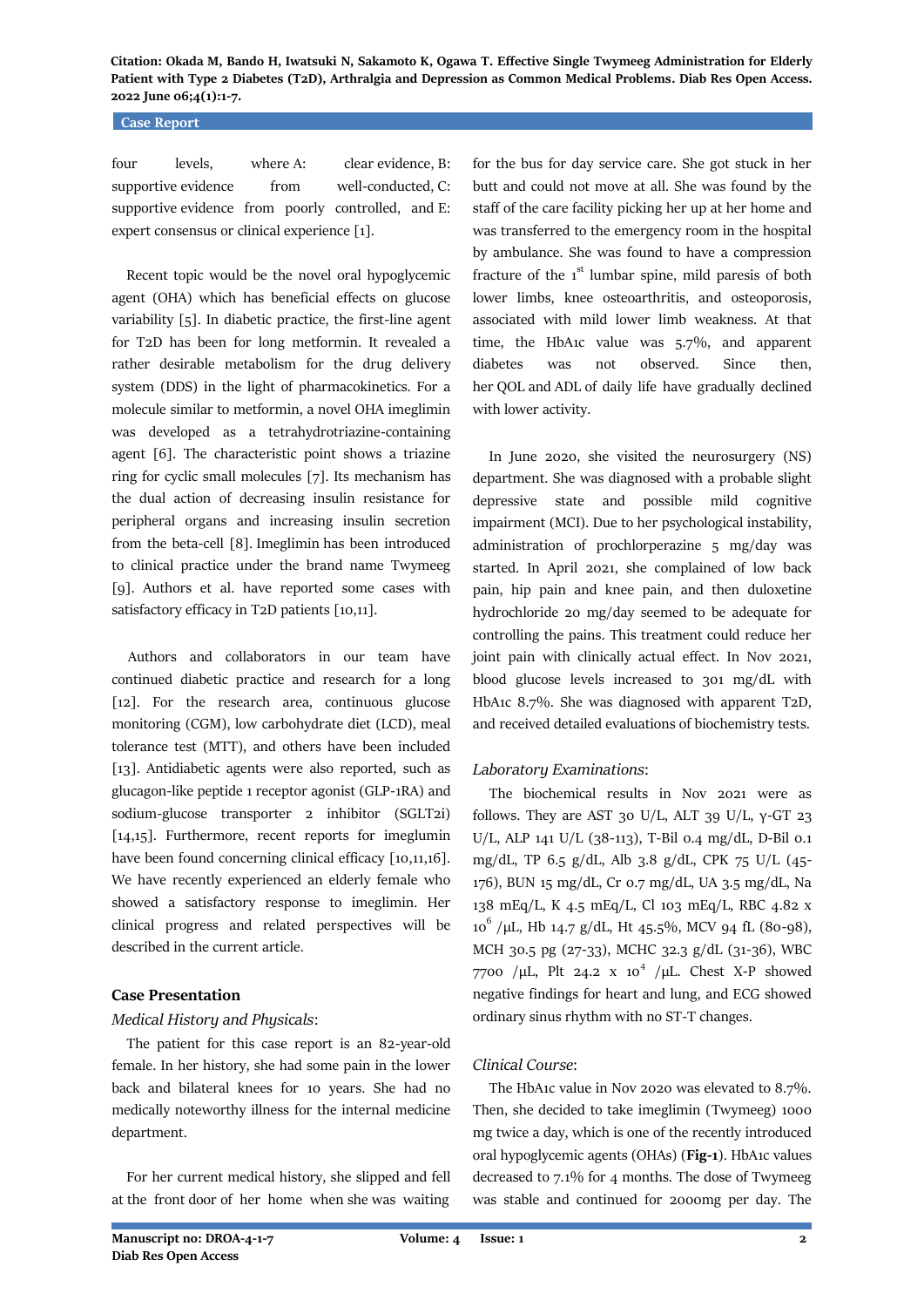# **Case Report**

case did not show any adverse effects for several months.

#### *Ethical Standards*:

 The current study has complied with the ethical standard of the Helsinki Declaration. It has also complied with Japan's personal information protection act. It was performed along with the ethical principles for medical research including human subjects. These guidelines are from the public announcement of the Ministry of Health, Labour and Welfare [MHLW] and

also the Ministry of Education, Culture, Sports, Science Technology [MEXT]. The author and colleagues established the ethical committee for the current study. It was present in the hospital, which includes the hospital director, physicians, head nurse, nutritionist, pharmacist, and legal professional. All members have discussed the matter enough and agreed to the protocol. The informed consent was taken from the patient as per the written style of the agreement document.



**Fig-1: Clinical progress of the case with HbA1c, glucose and medication**

#### **Discussion**

 The case reported here is an 82-year-old female with T2D. From a medical point of view, some characteristics are found as follows. 1) She was pointed out to have T2D at the age of 82, and then imeglimin was started. Single administration was effective for a 1.6% reduction in HbA1c for 4 months, associated with no adverse effects. 2) At the age of 80, she had a vertebral compression fracture, knee osteoarthritis, and osteoporosis with arthralgia. One year later, she developed mild depression. For these situations, duloxetine was initiated with satisfactory efficacy. 3) A series of problems such as diabetes, chronic low back pain (CLBP), knee pain, depression, and MCI like this case are crucial challenges in current medical care. Many older people have similar problems, which are medically and also socially important. We will discuss the above three issues in this order.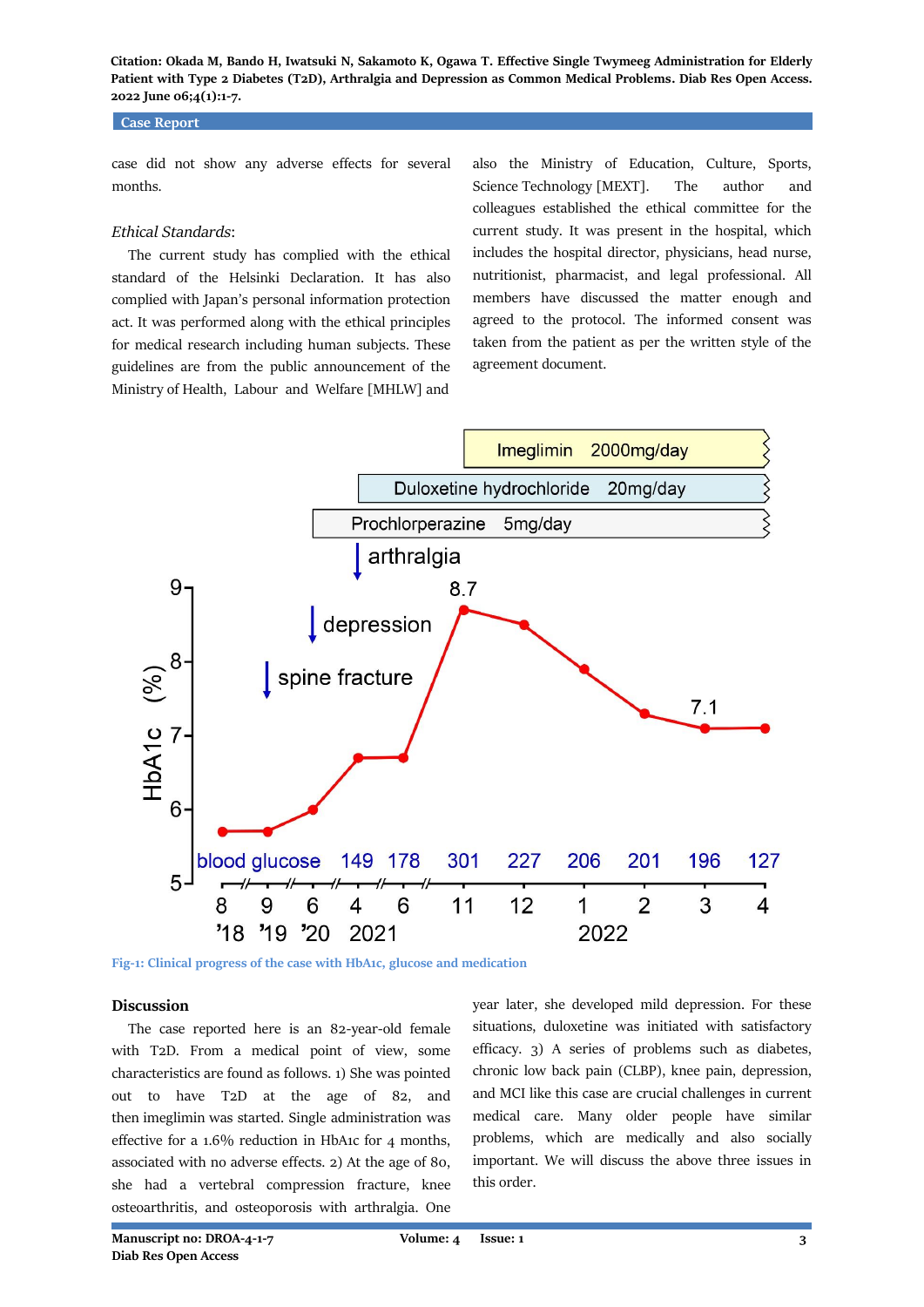#### **Case Report**

 Firstly, this case was fully effective with single imeglimin administration. She has had no particular diseases in the past, but HbA1c has been slowly increasing over the last few years. Possible causes include decreased physical activity due to vertebral compression fractures, the presence of depression, possible MCI, and unstable meal patterns in her daily life. Diabetes shows a relationship with an increased risk of MCI and/or dementia [17]. Diabetic cases show a higher prevalence of some types of dementia, which is  $+73\%$  for all types,  $+56\%$  for Alzheimer's, and +127% for vascular dementia compared with healthy cases without diabetes [18]. According to the latest guidelines, such cases with diabetes and MCI should receive simplified treatment regimens to minimize hypoglycemic risk to level B  $[19]$ .

 Regarding single administration of imeglimin, a randomized, double-blind, parallel-group, placebocontrolled phase 3 trial was conducted [20]. The subjects were T2D Japanese patients with HbA1c 7.0- 10.0%, who were divided into imeglimin and placebo groups. They were provided 2000mg/day of imeglimin and followed for 24 weeks. As a result, the HbA1c decrease from baseline was 0.87% [0.69- 1.04] in comparison with that of the placebo group. In the light of the clinical effect of imeglimin, a report meta-analysis was performed [21]. The protocol included 1555 cases from 8 studies and a comparison of imeglimin group and the control group. As a result, the imeglimin group showed a better decrease in HbA1c and glucose variability. Further, no significant differences were observed for triglyceride, LDL, HDL, and HOMA-R.

 From a basic medicine point of view, imeglimin is characteristic for tetrahydrotriazine-containing agent [6]. It possibly has multiple pathway mechanisms including preventing epithelial cell death, improving βcell function, and elevating insulin secretion [22]. The mechanism may be involved in the enhancement of glucose-stimulated insulin secretion (GSIS). This process is via activated transient receptor potential melastatin 2 (TRPM2) channels. Consequently, plasma membrane depolarization would be progressed, that exists in non-selective cation channels (NSCCs) of βcell [23]. Furthermore, insulin secretion would be

influenced by calcium mobilization for the amplification pathway [24].

 Secondly, duloxetine hydrochloride (Cymbalta) has been effective for this case, which is one of the Serotonin Noradrenaline Reuptake Inhibitors (SNRIs). SNRI can exhibit anti-depressant mechanism by improving and increasing the action of neurotransmitters. Furthermore, noradrenalin (NA) and serotonin (5-HT) will activate descending pain suppression system, that is significantly involved in pain suppression mechanism in the brain. Cymbalta has been used widely in clinical practice, which is N06AX21 by ATC code [25]. It is often prescribed to elderly patients who are suffering from low back pain (LBP), knee pain, arthralgia of other joints, light degree of depression, diabetic neuropathy, and other pathology. According to the package insert of Duloxetine hydrochloride, a report of duloxetine administration for chronic low back pain (CLBP) is observed [26]. It is Study CLBP-1 and CLBP-3 for achieving various levels of pain relief for 24-hour average pain severity. As a result, the point of 50% degree for improvement of in pain from baseline shows that 34% of patients were improved.

 Common problems of LBP for the efficacy, safety, and acceptability of antidepressant agents were investigated [27]. Internet surveys such as Medline, Central, ClinicalTrials.gov, and Embase were conducted for RCT studies. From 23 RCT reviews, antidepressants reduced pain levels by 4.33 points  $[2.5-6.2]$  compared to placebo, for a  $0-100$  scale evaluation. This treatment stopped other therapies compared to control with  $OR$  1.27  $[1.03-1.56]$ . As regards to clinical effect and safety of duloxetine, 9 RCTs were analyzed for two groups (duloxetine vs placebo) for patients with osteoarthritis or CLBP [28]. As a result, the weighted mean difference (WMD) was -0.67 for 24-h average pain, -0.65 for weekly average pain, and -0.41 for global impression for improvement, respectively. In contrast, duloxetine showed higher treatment-emergent adverse events (TEAEs) (RR:1.25) and discontinuations for adverse events (AEs) (RR: 2.31).

 Thirdly, related to QOL and ADL for daily life, Visual Analogue Scale (VAS) is one of the useful pain rating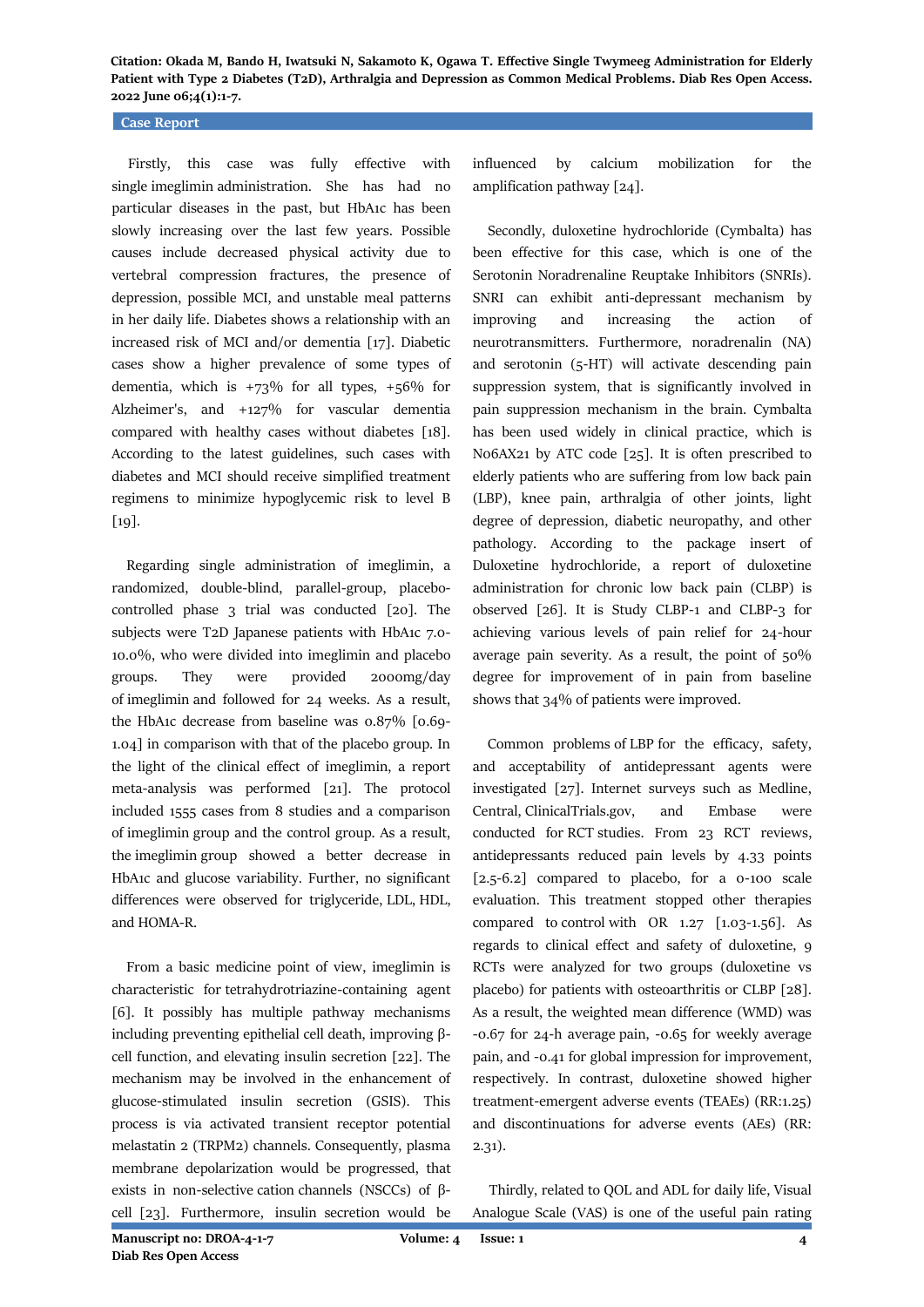#### **Case Report**

scales for long [29]. For LBP from osteoporosis, clinical efficacy for duloxetine was investigated. Subjects were 300 elderly patients with LBP and osteoporosis, and they were divided into two groups (each  $n=150$ ) [30]. VAS score for LBP was 3.5 vs 1.7 in duloxetine and control group, respectively. Duloxetine seems to present proper relief effect on LBP for elder patients, and it can contribute improving pain sensitization. Concerning diabetic peripheral neuropathic pain (DPNP), comparative study was performed for trials on duloxetine versus gabapentin by internet search for related data [31]. From the results of  $7$  related studies, no significant differences were found for VAS score and overall response rate in both groups. However, duloxetine showed significant superiority to gabapentin in the light of adverse reaction incidence (RR=0.59). Thus, duloxetine showed clinical usefulness for common pain control.

 In the light of health survey, Japanese patients with chronic knee pain due to OA were analyzed for longterm efficacy, tolerability and safety of duloxetine [32]. Protocol included 323 cases and evaluation methods of 36-item Short-Form Health Survey (SF36), Patient Global Impression-Improvement (PGI-I), Western Ontario and McMaster Universities Osteoarthritis Index (WOMAC), and others. In conclusion, it is well tolerated with continuous improvements of pain control and health related QOL. Out of 111 OA patients of knee and hip OA patients, duloxetine was provided and followed 8 weeks [25]. As a result, 44% showed enough reduced pain in comparison with 0% for careas-usual group ( $p < 0.001$ ). By using two evaluation methods of Knee injury and Osteoarthritis Outcome Score (KOOS) or Hip disability and Osteoarthritis Outcome Score (HOOS), duloxetine group showed 11.3 points better compared with control group. Knee group showed significantly better result than hip group, which are 18.7 versus 6.0 points improved, respectively.

 Some limitations are present in this report. The case has spinal compression fracture, depression, T2D and possible MCI. She was provided by Cymbalta and Twymeeg with satisfactory efficacy. However, this is only case, and this situation cannot generalize for other patients. Several factors would be investigated and future follow up will be required.

 In summary, aged female case was presented with clinical progress and some discussion. Elderly cases often tend to have simultaneously these problems, which are medical and social crucial problems. Twymeeg and Cymbalta may be indispensable agents for future practice. The authors hope the probable contribution of this report for diabetic future development of practice and research.

# **Funding**

No funding received for this paper.

# **Competing Interests**

 All authors have read and approved the final version of the manuscript. The authors have no conflicts of interest to declare.

# **References**

[1] American Diabetes Association. *Standards of Medical Care in Diabetes-2022* Abridged for Primary Care Providers. Clin Diabetes. 2022 Jan;40(1):10-38. [**PMID**: [35221470\]](https://pubmed.ncbi.nlm.nih.gov/35221470/)

[2] Ogurtsova K, Guariguata L, Barengo NC, Ruiz PL, Sacre JW, Karuranga S, Sun H, Boyko EJ, Magliano DJ. IDF diabetes Atlas: Global estimates of undiagnosed diabetes in adults for 2021. Diabetes Res Clin Pract. 2022 Jan;183:109118. [**PMID**: [34883189\]](https://pubmed.ncbi.nlm.nih.gov/34883189/)

[3] Le P, Ayers G, Misra-Hebert AD, Herzig SJ, Herman WH, Shaker VA, Rothberg MB. Adherence to the American Diabetes Association's Glycemic Goals in the Treatment of Diabetes Among Older Americans, 2001- 2018. Diabetes Care. 2022 May 1;45(5):1107-15. [**PMID**: [35076695\]](https://pubmed.ncbi.nlm.nih.gov/35076695/)

[4] American Diabetes Association. Introduction: Standards of Medical Care in Diabetes-2022. Diabetes Care. 2022 Jan 1;45(Suppl 1):S1-S2. [**PMID**[: 34964812\]](https://pubmed.ncbi.nlm.nih.gov/34964812/) [5] American Diabetes Association Professional Practice Committee, Draznin B, Aroda VR, Bakris G, Benson G, Brown FM, Freeman R, Green J, Huang E, Isaacs D, Kahan S, Leon J, Lyons SK, Peters AL, Prahalad P, Reusch JEB, Young-Hyman D. 9. Pharmacologic Approaches to Glycemic Treatment: Standards of Medical Care in Diabetes-2022. Diabetes Care. 2022 Jan 1;45(Suppl 1):S125-43. [**PMID**: [34964831\]](https://pubmed.ncbi.nlm.nih.gov/34964831/)

[6] Giruzzi M. Imeglimin. Clin Diabetes. 2021 Oct;39(4):439-40. [**PMID**[: 34866787\]](https://pubmed.ncbi.nlm.nih.gov/34866787/)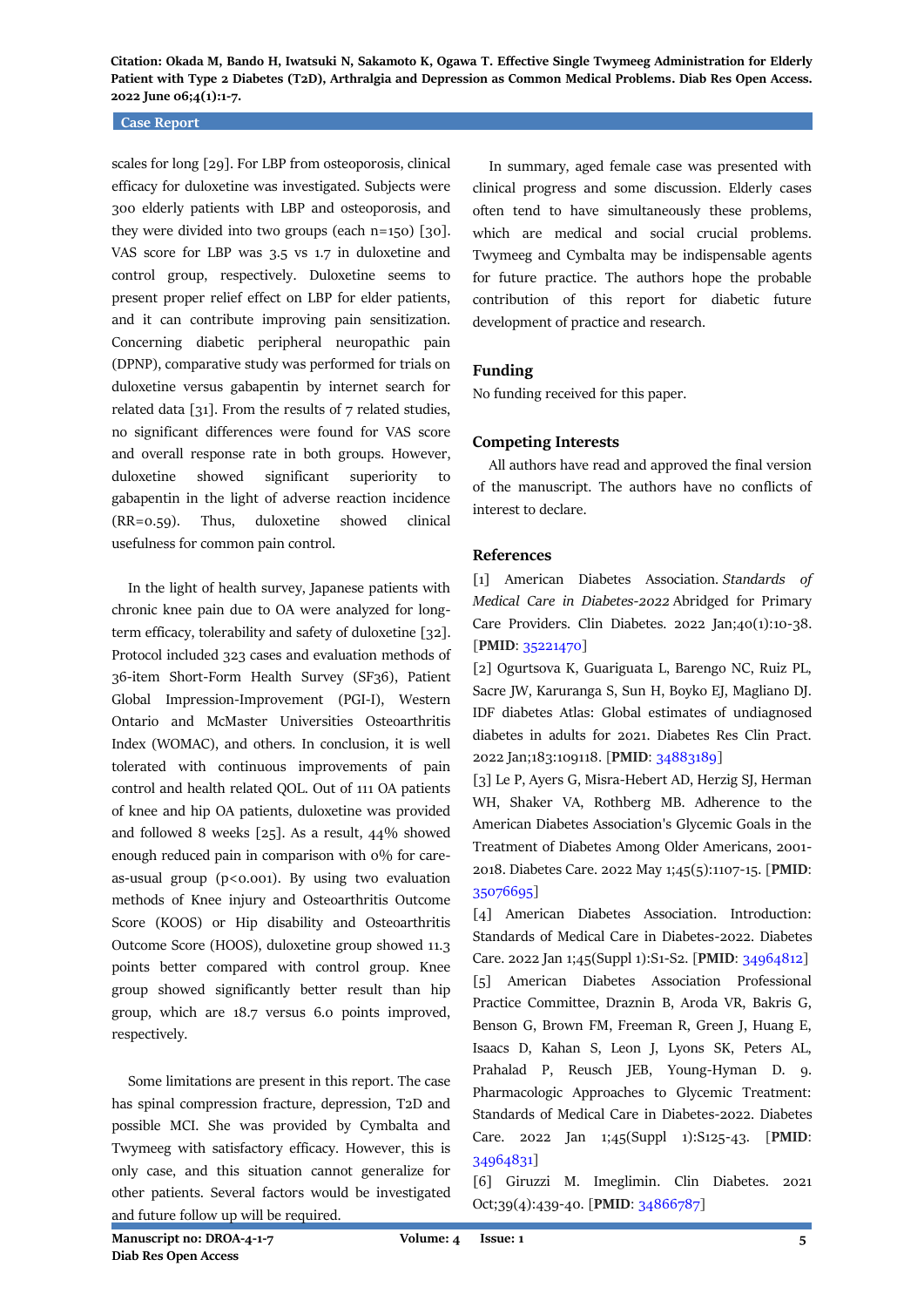#### **Case Report**

[7] Yendapally R, Sikazwe D, Kim SS, Ramsinghani S, Fraser-Spears R, Witte AP, La-Viola B. A review of phenformin, metformin, and imeglimin. Drug Dev Res. 2020 Jun;81(4):390-401. [**PMID**: [31916629\]](https://pubmed.ncbi.nlm.nih.gov/31916629/)

[8] Dubourg J, Ueki K, Grouin JM, Fouqueray P. Efficacy and safety of imeglimin in Japanese patients with type 2 diabetes: A 24-week, randomized, doubleblind, placebo-controlled, dose-ranging phase 2b trial. Diabetes Obes Metab. 2021 Mar;23(3):800-10. [**PMID**: [33275318\]](https://pubmed.ncbi.nlm.nih.gov/33275318/)

[9] Mima A. Mitochondria-targeted drugs for diabetic kidney disease. Heliyon. 2022 Feb 3;8(2):e08878. [**PMID**[: 35265754\]](https://pubmed.ncbi.nlm.nih.gov/35265754/)

[10] Bando H, Okada M, Iwatsuki N, Sakamoto K, Ogawa T. Improved HbA1c value by combined treatment of Dulaglutide and Imeglimin for patient with type 2 diabetes mellitus (T2DM). Int J Endocrinol Diabetes 2022;5(1):132.

[11] Okada M, Bando H, Iwatsuki N, Ogawa T, Sakamoto K. Clinical Efficacy of Imeglimin (Twymeeg) for Elderly Patient with Type 2 Diabetes Mellitus (T2DM). Asp Biomed Clin Case Rep. 2022 Feb 21;5(1):33-37.

[12] Bando H. Useful Oral Administration of Glucagon-Like Peptide 1 Receptor Agonist (GLP-1RA) as Semaglutide (Rybelsus) for Type 2 Diabetes Mellitus (T2DM). Asp Biomed Clin Case Rep. 2022 Feb  $22;5(1):38-41.$ 

[13] Ebe K, Hashimoto M, Bando H, Bando M, Muneta T. Proposal of Meal Tolerance Test (MTT) For Investigating Ability of Insulin Secretion for Small Carbohydrate Load. Diab Res Open Access. 2020 Jun 12;2(2):31-37.

[14] Takehisa Y, Bando H. Elderly diabetic patients with effective add-on therapy of dulaglutide as a GLP-1 receptor analogue (GLP1 RA). Edel J Biomed Res Rev 2020;2:31-35.

[15] Bando H, Iwatsuki N, Ogawa T, Sakamoto K. Investigation for Daily Profile of Blood Glucose by the Administration of Canagliflozin and Xultophy (Ideglira). Int J Endocrinol Diabetes 2022;5(1):129.

[16] Iwatsuki N, Bando H, Okada M. Pharmacological Characteristic of Imeglimin (Twymeeg) For Dual Mechanism to Insulin Secretion and Resistance. SunText Rev Pharm Sci 2022;3(1):113.

[17] Biessels GJ, Staekenborg S, Brunner E, Brayne C, Scheltens P. Risk of dementia in diabetes mellitus: a systematic review. Lancet Neurol. 2006 Jan;5(1):64-74.

Erratum in: Lancet Neurol. 2006 Feb;5(2):113. [**PMID**: [16361024\]](https://pubmed.ncbi.nlm.nih.gov/16361024/)

[18] Gudala K, Bansal D, Schifano F, Bhansali A. Diabetes mellitus and risk of dementia: A metaanalysis of prospective observational studies. J Diabetes Investig. 2013 Nov 27;4(6):640-50. [**PMID**: [24843720\]](https://pubmed.ncbi.nlm.nih.gov/24843720/)

[19 American Diabetes Association Professional Practice Committee; American Diabetes Association Professional Practice Committee:, Draznin B, Aroda VR, Bakris G, Benson G, Brown FM, Freeman R, Green J, Huang E, Isaacs D, Kahan S, Leon J, Lyons SK, Peters AL, Prahalad P, Reusch JEB, Young-Hyman D. 4. Comprehensive Medical Evaluation and Assessment of Comorbidities: Standards of Medical Care in Diabetes-2022. Diabetes Care. 2022 Jan 1;45(Suppl 1):S46-59. [**PMID**: [34964869\]](https://pubmed.ncbi.nlm.nih.gov/34964869/)

[20] Dubourg J, Fouqueray P, Thang C, Grouin JM, Ueki K. Efficacy and Safety of Imeglimin Monotherapy Versus Placebo in Japanese Patients With Type 2 Diabetes (TIMES 1): A Double-Blind, Randomized, Placebo-Controlled, Parallel-Group, Multicenter Phase 3 Trial. Diabetes Care. 2021 Apr;44(4):952-59. [**PMID**: [33574125\]](https://pubmed.ncbi.nlm.nih.gov/33574125/)

[21] Abdelhaleem IA, Salamah HM, Alsabbagh FA, Eid AM, Hussien HM, Mohamed NI, Ebada MA. Efficacy and safety of imeglimin in patients with type 2 diabetes mellitus: A systematic review and metaanalysis of randomized clinical trials. Diabetes Metab Syndr. 2021 Nov-Dec;15(6):102323. [**PMID**: [34717136\]](https://pubmed.ncbi.nlm.nih.gov/34717136/) [22] Pirags V, Lebovitz H, Fouqueray P. Imeglimin, a novel glimin oral antidiabetic, exhibits a good efficacy and safety profile in type 2 diabetic patients. Diabetes Obes Metab. 2012 Sep;14(9):852-58. [**PMID**[: 22519919\]](https://pubmed.ncbi.nlm.nih.gov/22519919/) [23] Funazaki S, Yoshida M, Yamada H, Kakei M, Kawakami M, Nagashima S, Hara K, Dezaki K. A novel mechanism of imeglimin-mediated insulin secretion via the cADPR-TRP channel pathway. J Diabetes Investig. 2022 Jan;13(1):34-41. [**PMID**[: 34523242\]](https://pubmed.ncbi.nlm.nih.gov/34523242/)

[24] Hallakou-Bozec S, Vial G, Kergoat M, Fouqueray P, Bolze S, Borel AL, Fontaine E, Moller DE. Mechanism of action of Imeglimin: A novel therapeutic agent for type 2 diabetes. Diabetes Obes Metab. 2021 Mar;23(3):664-73. [**PMID**: [33269554\]](https://pubmed.ncbi.nlm.nih.gov/33269554/)

[25] Blikman T, Rienstra W, van Raaij TM, Ten Hagen AJ, Dijkstra B, Zijlstra WP, Bulstra SK, Stevens M, van den Akker-Scheek I. Duloxetine in OsteoArthritis (DOA) study: effects of duloxetine on pain and function